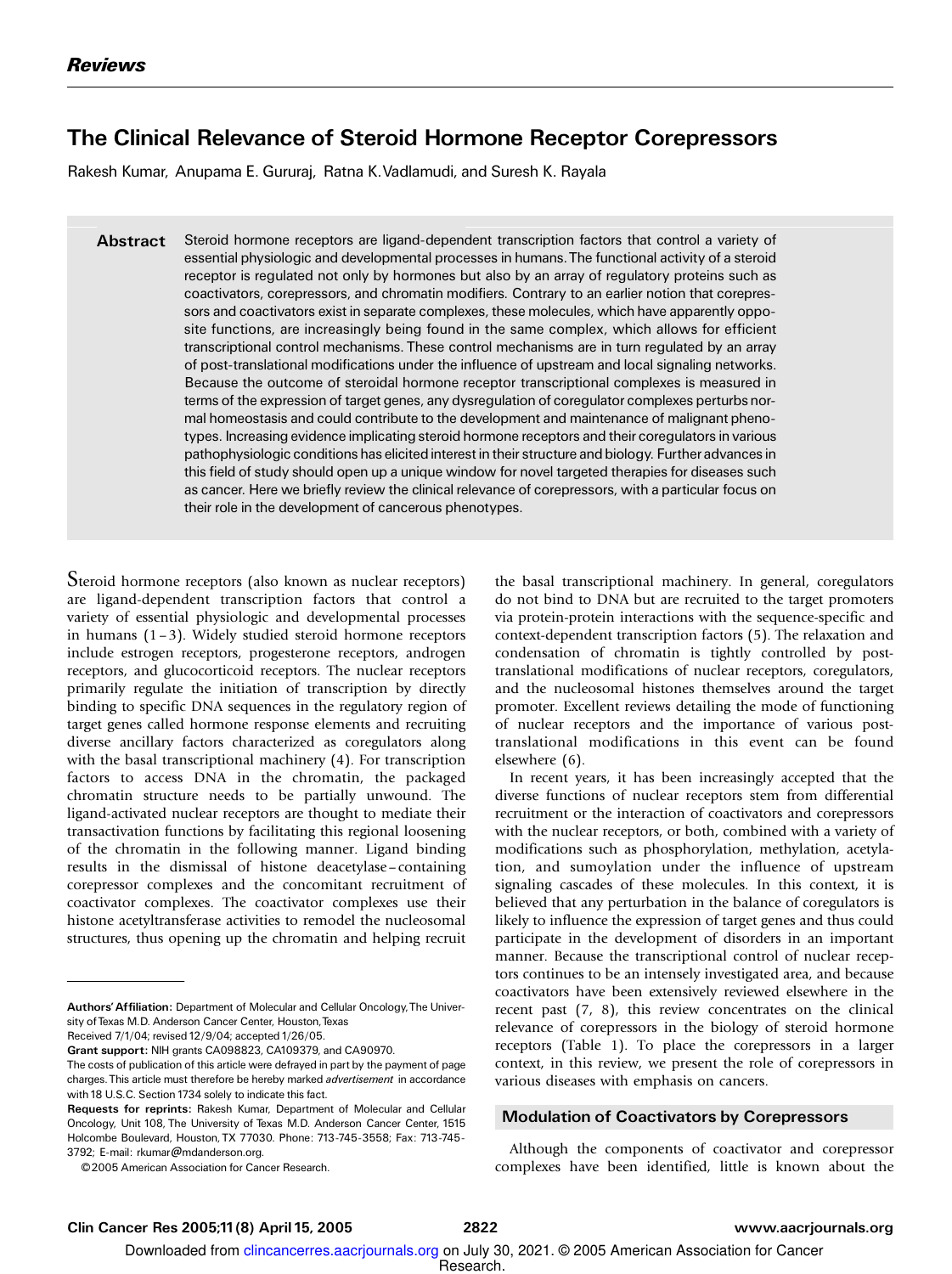processes that lead to the exchange of these complexes by transcription factors. The existing cofactor exchange models suggest that biochemically distinct coactivator and corepressor complexes are present in a preformed state and are recruited to the chromatin by nuclear receptors, depending on the activation state of the nuclear receptor. An interesting hypothesis that argues against this model has been put forward recently. It proposes that coactivators and corepressors are

| <b>Table 1.</b> Corepressors and the disorders due to their |  |
|-------------------------------------------------------------|--|
| aberrant expression/function                                |  |

| Corepressors      | <b>Clinical implications</b>                | References             |
|-------------------|---------------------------------------------|------------------------|
| NCoR and          | Resistance to thyroid                       | (22)                   |
| <b>SMRT</b>       | hormone syndrome                            |                        |
|                   | Huntington's disease                        | (45)                   |
|                   | Acute promyelocytic leukemia                | (60)                   |
|                   | Acute myeloid leukemia                      | (73)                   |
|                   | Hormone independence of                     | (85)                   |
|                   | breast cancers                              |                        |
| PPAR <sub>Y</sub> | Insulin resistance                          | (25)                   |
| <b>SHP</b>        | Obesity                                     | (37)                   |
|                   | Hormone independence of                     | (87)                   |
|                   | breast cancers                              |                        |
| DAX <sub>1</sub>  | Adrenal hypoplasia congenita and            | (38, 42)               |
|                   | dosage-sensitive sex reversal               |                        |
|                   | <b>Breast cancer</b>                        | (115, 118)             |
|                   | Adrenal and pituitary adenoma               | (123)                  |
|                   | Prostate cancer                             | (128)                  |
| <b>RIP140</b>     | Female infertility                          | (43)                   |
|                   | Hormone independence of                     | (88)                   |
|                   | breast cancers                              |                        |
| CtBP              | Female infertility                          | (44)                   |
|                   | Huntington's disease                        | (48)                   |
|                   | <b>Breast cancer</b>                        | (107)                  |
|                   | Melanoma                                    | (121)                  |
| TBL1              | Sensorineural deafness                      | (57)                   |
| BCL-6             | Lymphoma                                    | (79)                   |
| <b>REA</b>        | Estrogen receptor-positive<br>breast cancer | (92)                   |
| BRCA1             | <b>Breast cancer</b>                        |                        |
|                   | Ovarian cancer                              | (93)<br>(94)           |
| MTA1              | Breast cancer metastasis                    |                        |
|                   | Ovarian cancer, gastrointestinal            | (95)<br>(96, 119, 120) |
|                   | cancer, prostrate cancer,                   |                        |
|                   | esophageal and laryngeal                    |                        |
|                   | squamous cell carcinoma,                    |                        |
|                   | hepatocellular carcinoma,                   |                        |
|                   | lung cancer, pancreatic                     |                        |
|                   | cancer                                      |                        |
| MTA <sub>1s</sub> | Hormone independence of                     | (102)                  |
|                   | breast cancers                              |                        |
| Cyclin D1         | <b>Breast cancer</b>                        | (129)                  |
|                   | <b>Bladder cancer</b>                       | (131)                  |
|                   | Prostate adenocarcinoma                     | (132)                  |
| EZH <sub>2</sub>  | Prostate cancer                             | (130)                  |
| <b>TFI</b>        | Leukemia                                    | (75)                   |
| <b>SAFB</b>       | <b>Breast cancer</b>                        | (112)                  |

present in the same complex and the ligand-activated nuclear receptor just reorients the complex to elicit rapid transcriptional activation of the genes (9).

Several studies have yielded findings that support the coexistence of coactivators and corepressors in a complex. Close links between activation and repression were implicated in various studies. Groucho (a CoR) and p300 (a CoA) were shown to bind to separate domains of NK-4, a transcription factor (10). Likewise, nuclear hormone receptor corepressor (NCoR) and CREB-binding protein, a coactivator, have been shown to bind to the pbx (pre-B cell leukemia transcription factor)-hox (homeobox protein) heterodimer simultaneously, suggesting that all the factors may be in the same complex (11). The most convincing of such interactions is the direct interaction of NCoR with the coactivator, AIB1 (9). In the same study, AIB1 was also found to interact with the corepressor, silencing mediator of retinoid and thyroid hormone receptors (SMRT). Additional evidence for direct interactions of coactivators and corepressors also came with the identification of a variety of coactivators as metastasisassociated antigen 1 (a CoR; MTA1) binding partners. MTA1 interacting coactivator, a novel estrogen receptor coactivator, was identified from a yeast two-hybrid screen for MTA1 binding proteins (12). MTA1 also interacts with proline-, glutamic acid-, leucine-rich protein 1/modulator of nongenomic activity of estrogen receptor  $(13)$  and integrin  $\beta$ 3 binding protein (14), two recently discovered estrogen receptor coactivators that make breast cancer cells hypersensitive to estrogen. Because these coactivators and corepressors physically interact with each other, both proteins could affect each other's functions. There are also examples wherein corepressor-coactivator cross-talk may involve additional binding factors. For example, the SMRT/histone deacetylase-1-associated repressor protein interacts with the nuclear receptor, histone deacetylase, coactivator steroid receptor RNA activator, and corepressor SMRT hormone receptors (15). Although unlikely, another possible explanation for the interactions of coactivators and corepressors could be transitional interactions between coactivator and corepressor complexes during the exchange of complexes by activated nuclear receptors. However, considering that the functions of many of these factors are also regulated by acetylation/deacetylation, which is brought about by the histone acetyltransferase/histone deacetylase complexes, we are compelled to consider the existence of stable associations between coactivator/corepressor complexes that occur for regulatory purposes. Furthermore, corepressor-coactivator interactions could also be important to enforce a feedback mechanism to prevent excessive activation. In this context, it is expected that any dysregulation of coregulators is likely to influence the expression of target genes and hence the development of pathophysiologic conditions.

#### Resistance-to-Thyroid-Hormone Syndrome

Patients who have resistance-to-thyroid-hormone syndrome typically exhibit hyposensitivity to thyroid hormone, associated with increased levels of circulating serum triiodothyronine and thyroxine, and elevated levels of thyroidstimulating hormone. Unliganded thyroxine receptors bind to thyroxine receptor response elements and repress the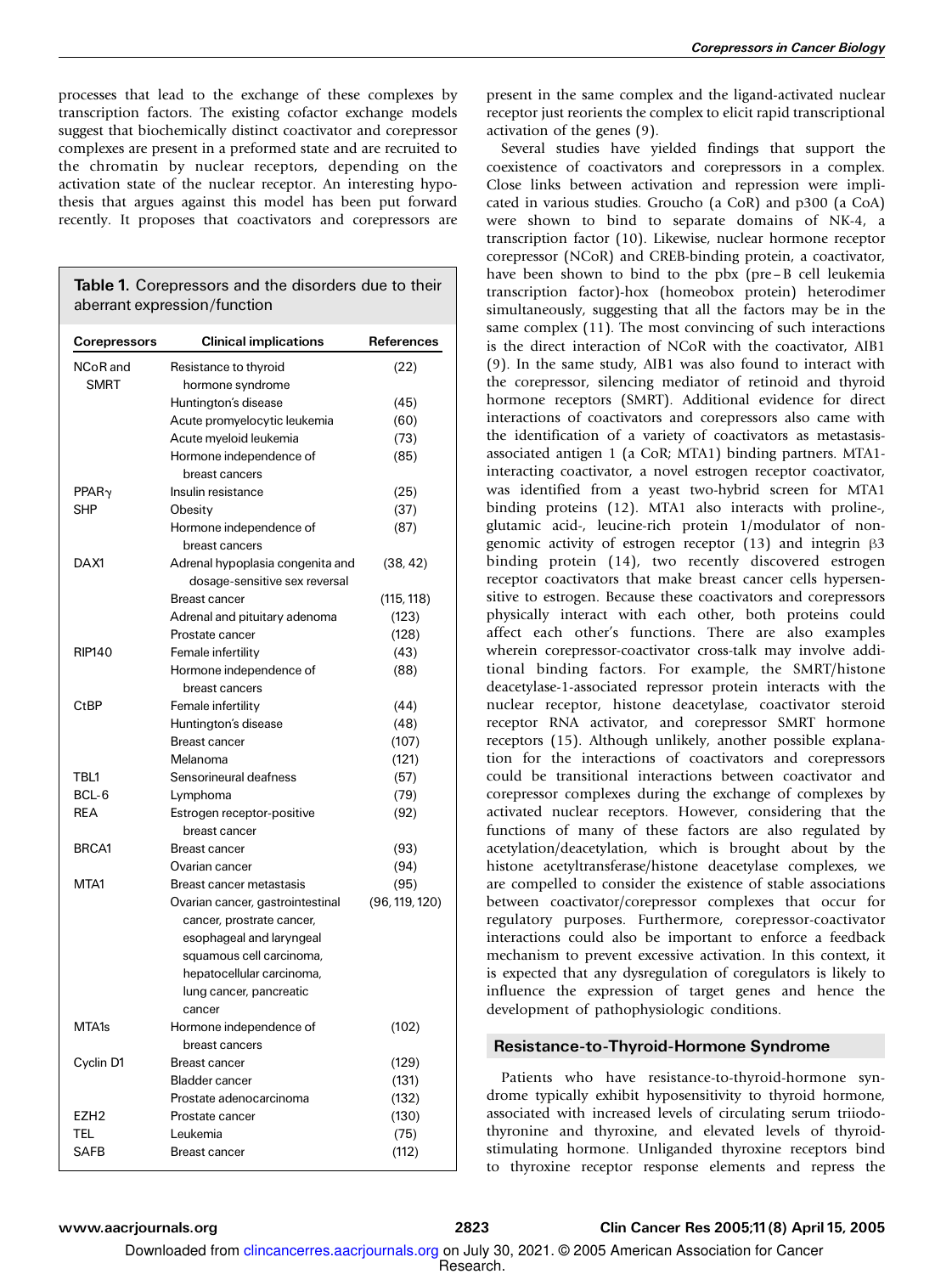transcription of positively regulated target genes (16). Two major corepressors, NCoR and SMRT, preferentially interact with unliganded thyroxine receptors and retinoic acid receptor (RAR) and repress the basal transcription of target genes in the absence of their cognate ligands (17). NCoR and SMRT contain three transferable repression domains and two COOH-terminal  $\alpha$ -helical interaction domains. Both SMRT and NCoR participate in the assembly of multiprotein repressor complexes through the repression domains, which interact with chromatin deacetylating enzymes, the histone deacetylases. Thus, local histone deacetylation plays a crucial role in the basal repression brought about by the unliganded thyroxine receptor-corepressor complex by maintaining local chromatin structure in a state that shuts down basal transcription (17).

A tight linkage between the mutations in the ligand-binding domain of thyroxine receptor- $\beta$ 1 and resistance-to-thyroidhormone syndrome was independently shown by two groups (18, 19). These mutant thyroxine receptor- $\beta$ s had decreased triiodothyronine-binding affinity and transcriptional activity. Furthermore, other thyroxine receptor- $\beta$  mutants that are defective in the ligand-induced release of corepressor have been shown to have strong dominant-negative activity  $(20-22)$ . Taken together, these results support the notion that dominantnegative activity is mediated by transcriptionally inactive thyroxine receptor complexes that bind to thyroxine receptor  $r$ esponse elements. Recently, thyroxine receptor- $\beta$  mutations in a third ''hotspot'' have been identified (23). Two of the thyroxine receptor- $\beta$  mutants (R243Q and R243W) have normal triiodothyronine-binding affinity but transactivate poorly in the presence of triiodothyronine and have dominantnegative activity (24).

#### Insulin Resistance

Common disorders, such as obesity, type II diabetes, and polycystic ovary syndrome, are associated with moderate to high insulin resistance. Screening for mutations in these disorders led to the identification of two different heterozygous, missense mutations in the PPARg ligand-binding domain (25). Functional studies showed that both mutant receptors exhibited reduced ligand binding and coactivator recruitment, resulting in impaired transcriptional activity. Analogous to the thyroxine receptor- $\beta$  mutations in the resistance-to-thyroid-hormone syndrome, the natural PPARg mutants inhibited the action of coexpressed wild-type receptors in a dominant-negative manner. In addition, these mutants have been shown to repress basal gene transcription. This property is particularly significant, because wild-type PPAR $\gamma$  (unlike thyroxine receptor- $\beta$  or the RAR) does not repress basal gene transcription or recruit corepressors when bound to DNA (26). Analysis of an artificial dominantnegative PPAR $\gamma$  mutant indicated that the mutant inhibits basal gene transcription, recruits corepressors, and exhibits delayed ligand-dependent corepressor release (27).

#### **Obesity**

The small heterodimer partner (SHP) is an atypical orphan member of the nuclear receptor superfamily that contains the dimerization and ligand-binding domain found in other members but lacks the conserved DNA-binding domain. SHP interacts with a variety of nuclear receptors, including PPARa (28), estrogen receptor (29), liver receptor homologous protein-1 (30 – 32), liver X receptor (33), and the hepatocyte nuclear factor-4 $\alpha$  (34). In most cases, SHP inhibits the activity of the nuclear receptor with which it interacts (35). In addition, SHP can act as a direct transcriptional repressor (36). Genetic variation in the SHP gene, leading to the loss of SHP activity, is associated with mild obesity (37). Interestingly, SHP mutations also seem to correlate with high birthweight. This phenotype could be related to the effects of SHP on several nuclear receptors associated with metabolic regulation.

#### Adrenal Hypoplasia Congenita and Dosage-Sensitive Sex Reversal

Adrenal hypoplasia congenita is an inherited disorder characterized by underdevelopment of the adrenal cortex, which has two manifestations: the miniature adult form and the cytomegalic form. This is an X-linked disorder, and mutations or deletions in the orphan receptor DAX1 (dosagesensitive sex reversal adrenal hypoplasia critical region on the X chromosome gene 1; DAX1 gene) were identified in adrenal hypoplasia congenita patients. Adrenal hypoplasia congenita patients with defects in the DAX1 gene also show hypogonadotropic hypogonadism, thus identifying the mutant DAX1 as the causative agent of both disorders. Furthermore, duplication of the gene that encodes DAX1 in sex-reversed patients makes the DAX1 gene a very strong candidate for the dosage-sensitive sex reversal gene (DSS; ref. 38). It has been proposed that DAX1 inhibits the expression of steroidogenic acute regulatory protein by binding to DNA hairpin structures in the steroidogenic acute regulatory promoter (39). Most notably, however, DAX1 was shown to act as an inhibitor of steroidogenic factor 1 –mediated transcriptional transactivation (40, 41). Steroidogenic factor 1 functions as a transcriptional activator of many genes involved in steroid hormone biosynthesis in the hypothalamic-pituitary-adrenal-gonadal axis, and DAX1 seems to act by complexing with and inhibiting the activator function of steroidogenic factor 1 (42).

#### Female Fertility

Ovulatory dysfunction is the most common cause of female infertility. It has been shown that the corepressor receptor interacting protein 140 (RIP140), also called nuclear-receptor-interacting protein 1, is essential for ovulation (43). RIP140 represses steroid receptor transcriptional responses in both a histone deacetylase –dependent and –independent manner. RIP140-mediated repression involves multiple repression domains and the recruitment of COOHterminal binding protein (CtBP; ref. 44). Mice null for this protein are viable, but female mice are infertile because of the complete failure of mature follicles to release oocytes at ovulation.

## Huntington's Disease

NCoR has also been implicated in nervous system disorders. For example, the COOH terminus of NCoR interacts with the NH<sup>2</sup> terminus of the Huntington's disease gene product,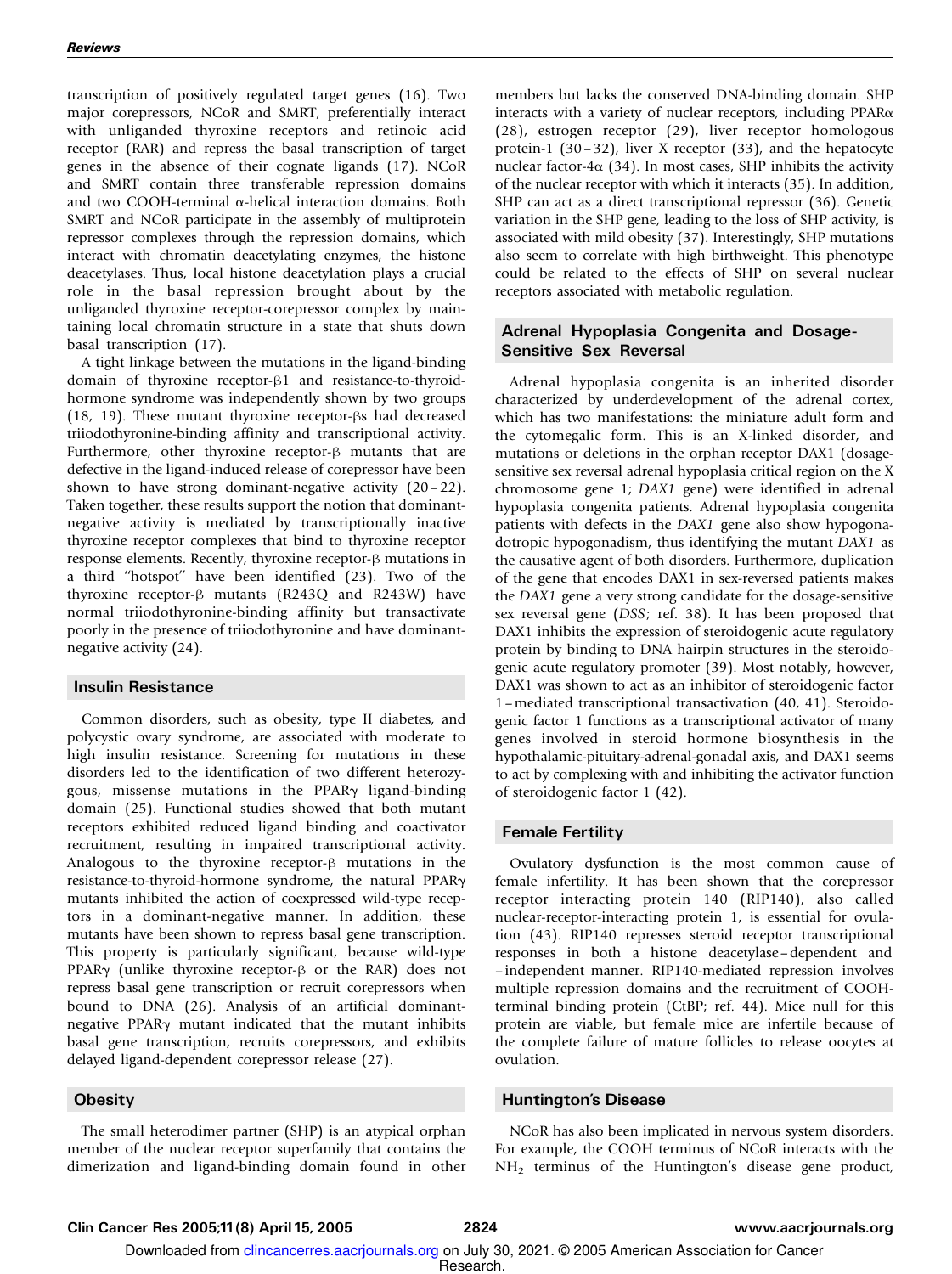huntingtin, in both yeast two-hybrid screens and pull-down assays (45). Although NCoR is generally thought to exert its action in the nucleus (46), immunohistochemical studies of the brains of patients with Huntington's disease and controls revealed that the localization of NCoR and transcriptional repressor, mSin3 in the diseased cortex and caudate is exclusively cytoplasmic, whereas in the normal brain they are localized in the nucleus and the cytoplasm of the cells in these structures. This suggests that relocalization of corepressor proteins in diseased brains alters transcription and is thus involved in the pathogenesis of this disease. It is interesting but perhaps counterintuitive that inhibitors of histone deacetylase activity can arrest the neurodegeneration associated with Huntington's disease in a Drosophila model (47).

Huntingtin has also been shown to interact with another corepressor protein, CtBP (48). The CtBP family of proteins are conserved transcriptional regulators (49). CtBP functions as a corepressor for a wide array of DNA-binding transcriptional factors  $(50-53)$ . CtBP's interaction with its binding partners usually involves a conserved PXDLS interaction motif (where X is any amino acid) in CtBP interacting proteins (54). CtBP mediates its corepressor function via multiple mechanisms including histone deacetylases, mSin3, and polycomb complexes (55). Because of huntingtin's altered interactions with CtBP and other nuclear proteins, mutant huntingtin may disrupt the formation of protein complexes that regulate transcription and RNA processing. For example, the proteolysis of mutant huntingtin in the nucleus in patients with Huntington's disease may produce  $NH<sub>2</sub>$ -terminal fragments of huntingtin that repress transcription aberrantly and cause neuronal dysfunction (48).

#### Sensorineural Deafness

Ocular albinism with late-onset sensorineural deafness is an X-linked recessive disorder characterized by ocular albinism and progressive sensorineural hearing loss in the fourth and fifth decades of life. Transducin  $(\beta)$ -like 1 (TBL1), a nonhistone deacetylase protein found in corepressor complexes, has been shown to be involved in this disorder (56, 57). TBL1/ TBLR1 (TBLR1, the TBL1-related F box/WD-40-containing factor) binds to histones H2B and H4, and repression by TBL1/TBLR1 correlates with their interaction with histones (58). TBL1 and TBLR1 serve as specific adaptors for the recruitment of the ubiquitin conjugating/19S proteasome complex, with TBLR1 selectively serving to mediate a required exchange of the NCoR and SMRT, for coactivators upon ligand binding (59).

#### Corepressors and Cancer

A plethora of corepressors have been shown to be deregulated in cancers of all types. Because a listing of all these is not practical and would, in fact, be counterproductive, we will enumerate and discuss only the well-studied examples in specific cancer types.

Leukemia. Roles for NCoR and SMRT in several types of leukemia are well characterized. Acute promyelocytic leukemia, which is caused by a block in myeloid differentiation, is associated with rearrangements of RAR-a, which most commonly results in fusions of the RAR-a gene with the promyelocytic leukemia gene (PML) or the promyelocytic leukemia zinc finger gene (PLZF; ref. 60). Clinical treatment of PML-RAR acute promyelocytic leukemias with retinoic acid induces differentiation of leukemic blasts and disease remission, whereas PLZF-RAR acute promyelocytic leukemias are resistant to retinoic acid (60). Both RAR- $\alpha$  fusion proteins retain the ability to interact with NCoR and SMRT and recruit the nuclear hormone receptor corepressor-histone deacetylase-TBLR1 complex (61). This ability is critical for PML-RAR to be able to block the differentiation of hematopoietic precursor U937 cells. Conversely, a triple-point mutation in the corepressor box, a region required for corepressor recruitment in RAR, abolishes both the NCoR interaction and the ability of PML-RAR to block the differentiation of U937 cells (62).

Interestingly, retinoic acid can dissociate corepressors from both RAR and PML-RAR complexes both in solution and upon DNA binding, but substantially higher concentrations of retinoic acid are required to dissociate corepressors from PML-RAR (62-65). This result provides a biochemical explanation for the requirement of pharmacologic doses of retinoic acid in vivo to induce the differentiation of PML-RAR-expressing myeloid blasts. Surprisingly, PLZF-RAR associates with corepressor complexes in a retinoic acid – resistant way (66). Indeed, PLZF is able to interact with many components of the corepressor complex, i.e., NCoR-SMRT, Sin3a, and histone deacetylase directly, offering a retinoic acid – resistant interaction surface in the PLZF-RAR fusion protein (62 – 65). For example, combined treatment with retinoic acid and histone deacetylase inhibitors transforms PLZF-RAR from an inhibitor into an activator of the retinoic acid signaling pathway (62– 64). In addition to pinpointing the link between transcriptional silencing and acute promyelocytic leukemia pathogenesis, these findings might have important clinical implications as well. A combination therapy of retinoic acid along with histone deacetylase inhibitors, trichostatin A and butyric acid could overcome the unresponsiveness of PLZF-RAR acute promyelocytic leukemias to retinoic acid. Indeed, there has been one preliminary report in which one patient with relapsed acute promyelocytic leukemia showed a response to combined retinoic acid-butyrate treatment (67). Although corepressor interactions with PML-RAR-a fusions are less sensitive to the effects of retinoic acid than are interactions with wild-type RAR- $\alpha$ , pharmacologic concentrations of retinoic acid do result in the dismissal of the corepressor complex and in the activation of transcription. In contrast, the PLZF-RAR-a fusion protein interacts with the corepressor even in the presence of retinoic acid. These observations correlate corepressor with the disease state, because the relative retinoic acid sensitivity of the interaction between the RAR- $\alpha$  fusions and NCoR or SMRT correlates with their response to retinoic acid treatment.

Strikingly, the aberrant recruitment of the corepressor complex does not seem to be restricted to acute promyelocytic leukemia. Some (12-15%) acute myeloid leukemias (AML) result from the t(8;21) translocation between AML1 and ETO, which results in the fusion of the hematopoietic transcription factor AML1 to the zinc finger nuclear protein ETO (68). AML1 is a canonical transcriptional activator of several genes involved in hematopoiesis, whereas ETO is isolated as an interactor for NCoR-SMRT in yeast two-hybrid screens (69). The p300 interacting domain of AML1 is lost in the chromosomal translocation and is replaced with ETO, which retains the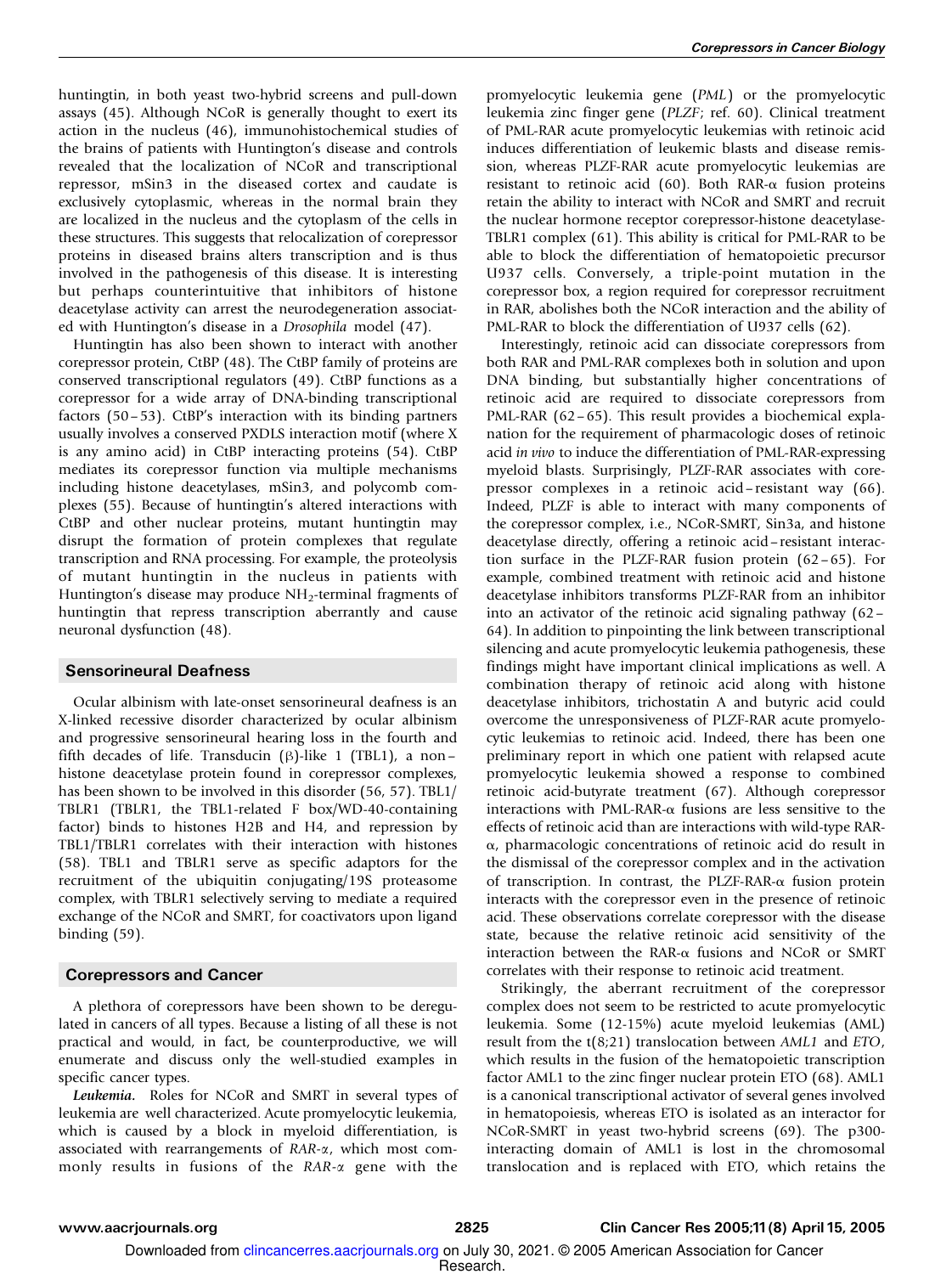corepressor interaction domain. The resulting AML1-ETO fusion protein, therefore, has lost the ability of AML1 to recruit p300 and is endowed with the ability of ETO to recruit histone deacetylase through NCoR-SMRT (69– 73).

A third class of leukemia results from chromosomal rearrangements of the E26 transforming specific – related gene TEL, which encodes a strong transcriptional repressor that recruits a corepressor complex including SMRT, mSin3A, and histone deacetylase-3 (74, 75). The common theme for the involvement of NCoR and SMRT in the progression of these leukemias thus seems to be the ability of histone deacetylase – associated repression to block differentiation and allow the uncontrolled growth of hematopoietic cells, which ultimately results in the disease state.

Lymphoma. B cell lymphoma-6 (BCL6), a member of a subfamily of BTB proteins that includes PLZF and hypermethylated in cancer-1, encodes a transcription factor that represses genes necessary for the terminal differentiation of lymphocytes within germinal centers, and the misregulated expression of this factor is strongly implicated in several types of B cell lymphomas (76). The homodimeric BTB domain of BCL6 (also known as the POZ domain) is required for the repression activity of the protein and interacts directly with the SMRT and nuclear hormone receptor corepressors (77, 78). Regulatory elements of the BCL6 gene are frequently mutated in human diffuse large B cell lymphomas (79). This leads to constitutive expression of BCL6, which is postulated to favor B cell proliferation, survival, and differentiation blockade in the face of ongoing mutagenesis by the somatic hypermutation machinery (80, 81).

#### Cancers of the Female Reproductive System

Progesterone and estrogen are essential regulators of female reproduction. Through their cognate receptors, estrogen and progesterone regulate the normal development of the ovary, the uterus, and the mammary gland and play key roles in the tumorigenesis of these tissues. Repressors for these hormones thus have a critical role in cancer genesis and progression in these organs.

Corepressors in hormone independence. Antiestrogens and selective estrogen receptor modulators are effective in retarding the progression of hormone-dependent breast tumors (82). For example, tamoxifen, a selective estrogen receptor modulator, is a commonly used antagonist in the treatment of hormonedependent breast cancers. However, a large proportion of these patients with metastatic breast cancer eventually become resistant to hormonal treatment (82). Changes in the relative ratios of coactivator and corepressor in breast cancer cells are implicated in the differential responsiveness of estrogen receptors to an agonist or antagonist (83).

Breast cancer cells resistant to the growth-inhibitory action of tamoxifen sometimes also contain mutations in the estrogen receptors (84). For example, a mutant estrogen receptor (D351Y) has shown a reduced interaction with NCoR and SMRT, suggesting that potential interference with corepressor binding to nuclear receptor might promote tamoxifen resistance (85). In addition, decreased levels of NCoR correlated well with the acquisition of tamoxifen resistance in a mouse model system for human breast cancer, suggesting that NCoR and SMRT-containing complexes act as rate-limiting components in the actions of specific nuclear receptors (86). In addition, SHP could also interact with tamoxifen-bound estrogen receptor and inhibit tamoxifen-stimulated transactivation by blocking estrogen receptor dimerization, suggesting that SHP serves as a novel target for blocking tamoxifen agonist activity in endometrial cells (87). Furthermore, in a study delineating the expression of receptor-interacting proteins in tamoxifen-sensitive and -resistant cells, the expression of RIP140 mRNA was found to be lower in the resistant cell line (88).

Studies have shown that progesterone receptor antagonist action may also involve, in part, the recruitment of corepressors (89). Antiprogestin RU486 is known for its partial agonist activities in a cell type –dependent manner. Because RU486 bound progesterone receptors could bind to both coactivator SRC1 and corepressor SMRT, the ability of RU486 to activate transcription has been linked with the ratio of coactivator to corepressor (90).

Role in tumorigenesis and metastasis. The repressor of estrogen receptor activity is a unique molecule that acts as a corepressor of steroid receptor transactivation functions. The REA gene encodes a 37-kDa protein that is an estrogen receptor – selective corepressor and competitively reverses the enhancement of estrogen receptor activity by the steroid receptor RNA activator 1. The repressor of estrogen receptor activity directly interacts with the ligand-activated estrogen receptor and controls the sensitivity to antiestrogens and estrogens in breast cancer cells (91). The expression of repressor of estrogen receptor activity was also found to be up-regulated in estrogen receptor –positive breast tumors and correlated inversely with the tumor grade (92).

BRCA1 is a breast cancer susceptibility gene, and its inherited mutations are correlated with an increased risk of breast and ovarian cancer (93). BRCA1 acts as a ligand-independent corepressor for estrogen receptors, androgen receptors, and progesterone receptors (94). If BRCA1 is mutated, all these pathways will be more or less impaired. The effect of BRCA1 in cancer development might therefore be multifactorial.

The up-regulation of MTA1 in human cells is associated with the increased invasiveness and metastatic potential of several human cancers, including carcinomas of the breast and ovaries (95, 96). MTA1 was originally identified as an overexpressed gene in rat metastasis breast tumors (97). The MTA family consists of three separately encoded members and six reported forms: MTA1, MTA1s, MTA-ZG29p, MTA2, MTA3, and MTA3L (95, 96). The corepressor function of MTA1 has been linked, in part, with its ability to directly interact with histone deacetylases. Results from experimental models suggest that the dysregulated expression of MTA1 promotes migration, anchorage-independent growth (98 – 100), the growth of breast cancer cells in nude mice, and the development of mammary carcinomas in transgenic mice (101). Consistent with its role in metastasis, the inhibition of MTA1 protein expression by antisense phosphorothioate oligonucleotides resulted in the inhibition of growth and invasiveness of MDA-MB231 breast cancer cells (95).

MTA1 inhibits estrogen receptor transactivation by recruiting the histone deacetylases to the estrogen receptor target site (99). In contrast, MTA1s (a naturally occurring variant of MTA1) is overexpressed in estrogen receptor–negative tumors. MTA1s inhibits estrogen receptor nuclear signaling by sequestering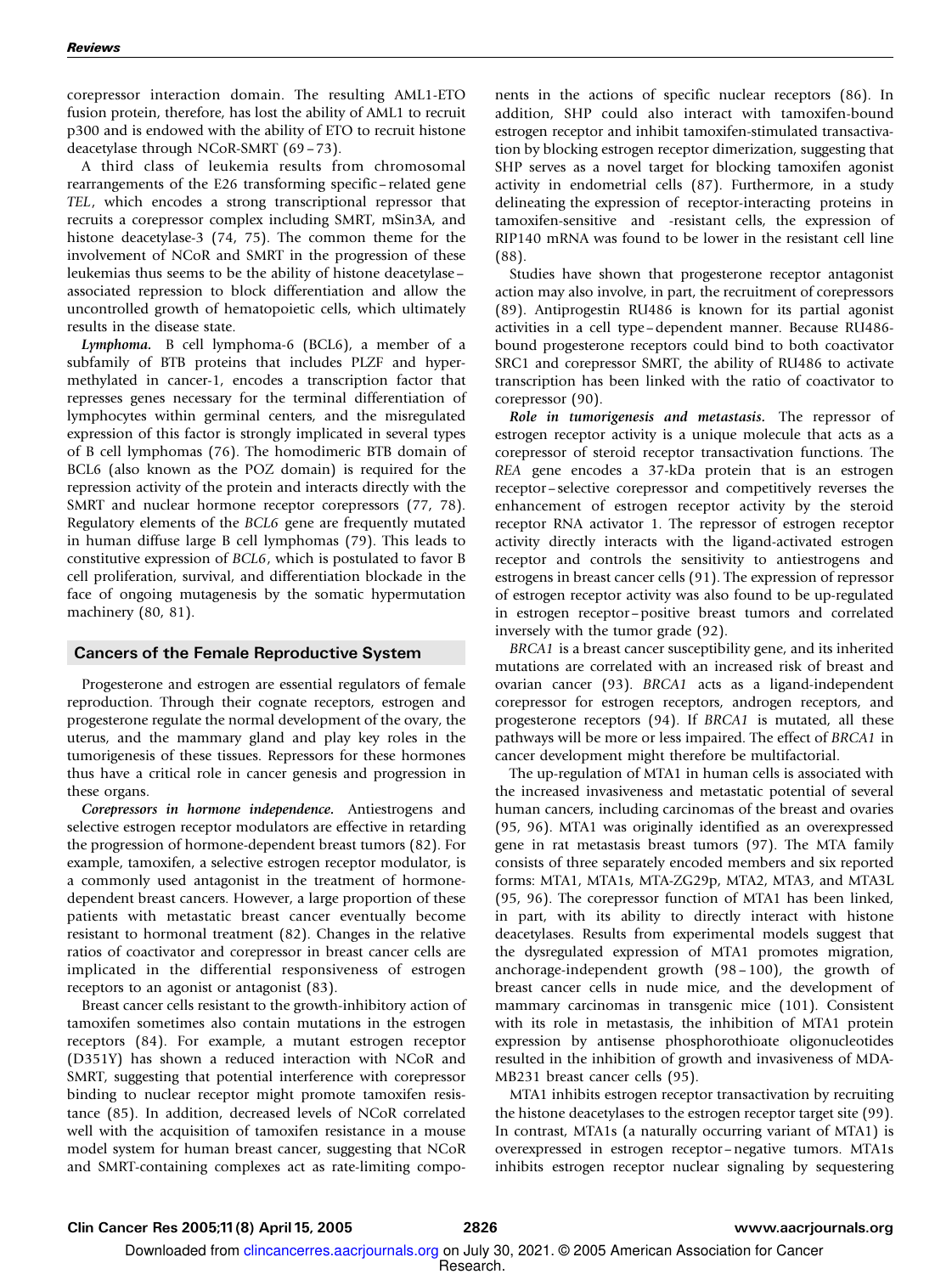estrogen receptor in the cytoplasm via its nuclear receptor – binding motif but exhibits an enhanced estrogen receptor's nongenomic signaling and tumorigenesis (102). Recent studies have also suggested that MTA3 modulates the metastatic potential of breast cancer by influencing the expression of Snail, a master regulator of epithelial to mesenchymal transition (103). Furthermore, MTA3 was shown to be an estrogen receptor –inducible gene via an estrogen receptor response element, which could be repressed by MTA1 and MTA1s, resulting in the up-regulation of Snail and enhanced epithelial to mesenchymal transition (104, 105). These studies suggest a complex role for MTA1 and MTA1s in modulating the hormone-dependence function of the estrogen receptor. MTA1 expression was also found to be increased not only in primary ovarian carcinoma but also in lymph node metastasis (106).

Because CtBP contains two nuclear receptor –interacting motifs, it is possible that CtBP interacts with estrogen receptor. Indeed, it has been recently discovered that CtBP interacts with estrogen receptor- $\alpha$  both in vitro and in vivo (107). Because CtBP corepressor activity is also inactivated by p21-activated kinase 1 (108 – 110), these findings raise the possibility that the CtBP-estrogen receptor interaction influences estrogen receptor transcriptional regulation.

Scaffold attachment factor B1 (SAFB1) and B2 (SAFB2) are large, multifunctional proteins implicated in numerous cellular processes including chromatin organization and transcriptional regulation. A significant association between SAFB protein levels and aneuploidy has been reported. More recently, it was shown that low levels of SAFB were associated with worse overall survival of patients with invasive breast tumors (111). SAFB expression is lost in approximately 20% of breast cancers and is suspected to have a tumor-suppressor function. Interestingly, SAFB genes reside near chromosome 19p13, a locus that is frequently lost in clinical breast cancer specimens. Furthermore, SAFB1 mutations have been identified in breast tumors but not in adjacent normal tissue (112). The recruitment of SAFB1 corepressor down-regulates E-cadherin expression in an estrogen receptor–dependent manner (113).

The overexpression of aromatase in adipose tissue has been closely linked with the development and progression of breast cancer. Because corepressor SHP is a potent inhibitor of aromatase transcription in preadipocytes, the modulation of SHP expression or activity, or both, in adipose tissue has been proposed to influence the level of aromatase expression and estrogen production in breast adipose tissue (114).

DAX1, an estrogen receptor corepressor, has been shown to inhibit estrogen receptor activation in mammalian cells. The underlying mechanism involves occupation of the ligand-induced coactivator-binding surface and subsequent recruitment of corepressor. Because DAX1 is widely coexpressed with estrogen receptors in reproductive tissues, Zhang et al. (115) have proposed that the reported DAX1-estrogen receptor interaction could affect the outcome of estrogen receptor signaling in a significant manner. In addition, DAX1 could also function as a global negative regulator of steroid hormone production by repressing the expression of multiple genes involved in the steroidogenic pathway (116). The DAX1 corepressor has been found to be positively correlated with the expression of androgen receptors and estrogen receptors in breast cancer specimens. Agoulnik et al. (117) proposed that the presence of DAX1 in cancer cells might contribute to the failure of endocrine therapies. DAX1 also represses the agonist-dependent activity of progesterone receptor by disrupting receptor-dimer interactions (118).

## Cancers Other than of the Female Reproductive **System**

The deregulated expression of corepressor has been noted in other cancers besides those of the female reproductive system, leukemia and lymphomas. For example, MTA1 overexpression has been linked to the tumorigenesis and metastasis of gastrointestinal carcinoma, prostrate cancer, esophageal and laryngeal squamous cell carcinomas, hepatocellular carcinoma, lung cancer, and pancreatic cancer (96, 119, 120). Likewise, CtBP expression is lost in malignant melanoma (121). Whereas melanocytes revealed CtBP expression at the mRNA and protein level, CtBP levels were considerably reduced in melanoma cell lines and tissue samples. As CtBP is proven as a transcriptional repressor of pangolin (LEF/TCF), these data suggest that loss of CtBP leads to the expression of LEF/TCF-controlled genes.

Furthermore, loss of wild-type CtBP in melanoma cells promoted the expression of melanoma inhibitory activity (MIA) via transcription factor-4. MIA is a secreted protein that is expressed in melanoma cells but not in melanocytes. It is a key molecule involved in the progression and metastasis of malignant melanomas (122). DAX1 has been proposed to be involved in the development of cancers of a variety of tissues, including adrenal and pituitary adenomas and prostate cancer. High levels of DAX1 expression are associated with a nonfunctional phenotype in adrenal adenomas (123). In addition, low levels of DAX1 are detected in cortisol-producing tumors causing Cushing syndrome, and high levels of DAX1 are detected in deoxycorticosterone-producing adenomas, suggesting that DAX1 is involved in the regulation of steroidogenesis of adrenal tumors (124). DAX1 expression has also been detected in nonfunctioning gonadotropic pituitary adenomas, in some instances along with steroidogenic factor 1 (125, 126), and DAX1 expression is considerably reduced in benign prostate hyperplasia compared with normal prostate tissue, suggesting that a lack of repression of androgen receptor accounts for the elevated androgen receptor activity in these tumors (127, 128). Cyclin D1, a cell cycle protein, can also function as a corepressor for androgen receptors. Cyclin D1 selectively inhibits ligand-dependent androgen receptor function in several cell types, including breast cancer, bladder cancer, and androgen-independent prostate adenocarcinoma cell lines (129 – 132). The mechanism by which cyclin D1 inhibits liganded-androgen receptor seems to depend in part on histone deacetylases or histone acetyltransferases (129, 132). Both cyclin D1 and the androgen receptors bind to similar domains of p300/CREB-binding protein - associated factor, and cyclin D1 displaces the binding of the androgen receptor to p300/CREB-binding protein –associated factor in vitro (129). Together, these studies suggest that cyclin D1 binding to the androgen receptor represses ligand-dependent androgen receptor activity by competing for androgen receptor coactivator or by recruiting androgen receptor corepressors with histone deacetylase activity.

EZH2 (a group protein enhancer of zeste homologue 2) is a master corepressor that is up-regulated during the progression of prostate cancer, a process accompanied by the silencing of a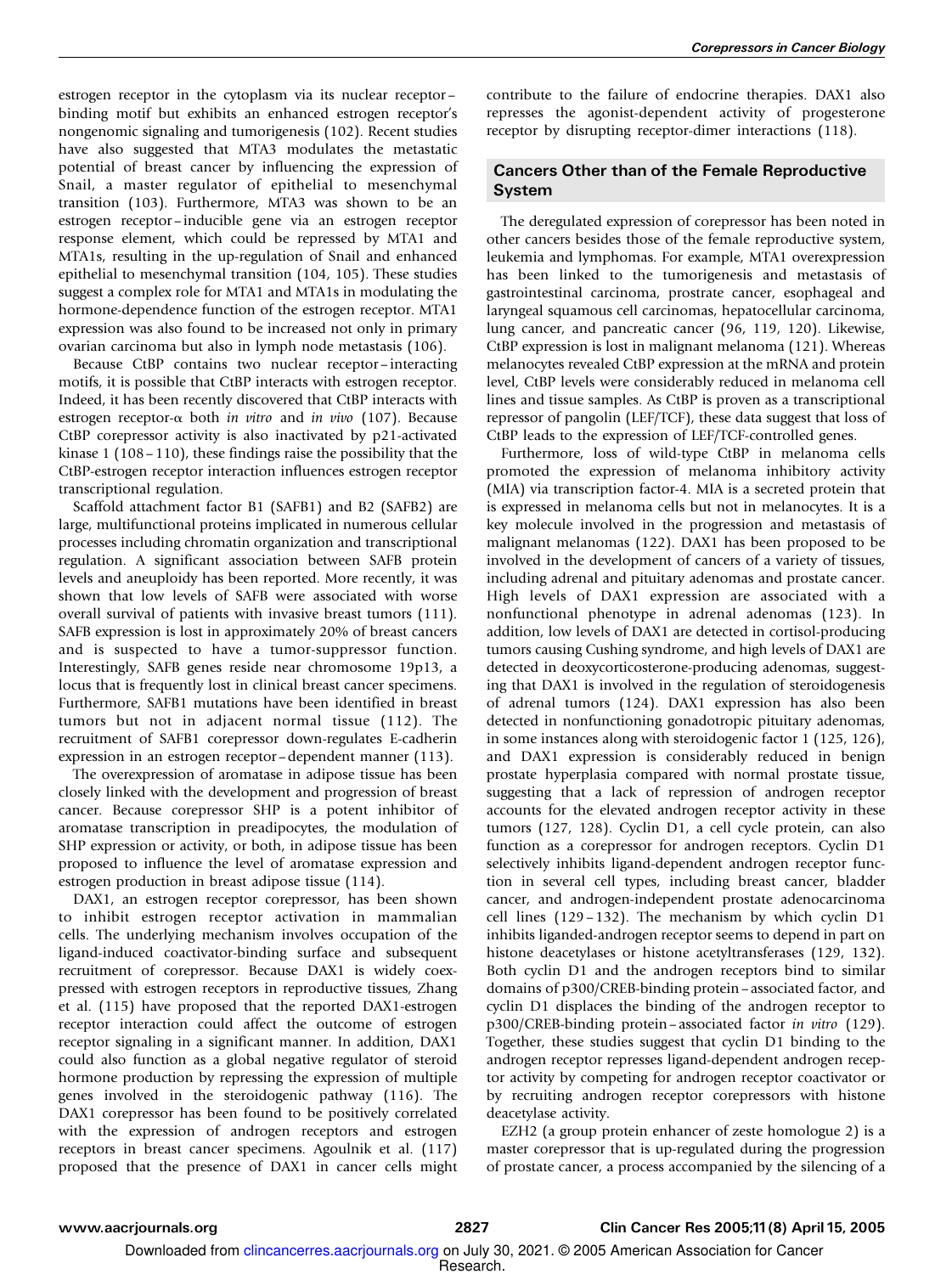number of genes. Interestingly, EZH2-mediated repression of cellular genes was attenuated when histone deacetylase activity was inhibited, implying a dependence of EZH2 targets upon chromatin remodeling. The investigators of this study suggested that EZH2 targets tumor suppressor genes, because EZH2 overexpression not only repressed a significant number of genes but also resulted in increased metastasis (130).

#### Upstream Regulators of Corepressor Functions

Aberrant growth factor signaling is a common feature of tumor cells. The functions of corepressor and their associated proteins are subject to regulation by signaling kinases and posttranslational modifications. Thus, these upstream factors could potentially dysregulate corepressor functions. The function of histone deacetylases was shown to be affected by phosphorylation, and phosphorylation-dependent signaling has been recently proposed as a potential mechanism for relief of deacetylase-catalyzed transcriptional repression (133). p21 activated kinase 1 phosphorylates CtBP on Ser<sup>158</sup> within a putative regulatory loop, leading to the redistribution of CtBP to the cytoplasm and blocking its corepressor functions in the nucleus (108). p21-activated kinase 1 regulation of CtBP represents a new model of corepressor regulation, whereby cellular signaling cascades may influence gene expression by derepressing the critical target genes in mammalian cells (108). In addition to phosphorylation, the interaction of CtBP and RIP140 could also be regulated by acetylation, because acetylation disrupts the RIP140-CtBP complex and derepresses nuclear hormone receptor-regulated genes (134). Furthermore, the ability of MTA1s to sequester estrogen receptor in the cytoplasm could be potentiated by MTA1s phosphorylation at Ser<sup>321</sup> by casein kinase 1- $\gamma$ 2 (135). Thus, signaling pathways could also affect the hormone-independent growth of breast cancer cells.

The ability of SMRT to associate with nuclear receptor to exert its corepressor function has been shown to be strongly inhibited by the activation of tyrosine kinase signaling, because epidermal growth factor receptor– triggered mitogen-activated protein kinase cascade affects the affinity of SMRT for nuclear receptors (136). Disruption of corepressor functions by phosphorylation may also constitute another means of controlling gene expression (134).

Regulation of corepressor functions by controlling the expression of corepressor constitutes another means of controlling gene expression. Heregulin, a growth factor, increases MTA1 expression, leading to estrogen receptor-transcriptional repression and hormone independence (99). Deregulation of human epidermal growth factor receptor-2 in breast cancer cells also enhances the expression of MTA1s and sequesters estrogen receptor in the cytoplasm, thus stimulating nongenomic estrogen receptor signaling, which promotes malignant phenotypes (102).

#### Future Perspectives

Transcriptional regulation plays an important role in numerous fundamental cellular processes. Many earlier studies in this area were focused on the regulation of steroid hormone receptor functions by coactivator. However, in recent years, investigation of corepressor biology has become an area of active research. This has led to substantial progress in the identification of a number of novel corepressors with critical roles in determining the action of steroid receptors. On the basis of the progress made in the past few years, it is certain that additional corepressor with diverse physiologic functions will continue to be discovered, adding further complexity to the area of steroid receptor signaling. Emerging data re-emphasizes that the regulation of steroid receptors by corepressor is as significant as that by coactivator. Because chromatin is a dynamic structure, it is tempting to speculate that the coexistence of corepressors and coactivators within the same complex(s) allows for a diverse interaction to achieve rapid and controlled changes in the transcription of target genes.

Uncontrolled alterations in the level of corepressor change the fine balance between corepressor and coactivator and hence modulate signaling by steroid receptors bound by antagonists and partial agonists. The dysregulation of corepressor levels or functions, or both, also presents an opportunity to cancer cells, with unopposed activation of steroid receptors. Because many of the corepressor complexes also contain histone deacetylases, chromatin modification represents one of the widely studied areas of corepressor functions. However, the emerging identification of novel corepressors suggests the prevalence of alternative mechanisms to account for transcriptional repression. Such putative mechanisms might include competitive binding to corepressor, disruption of the formation of steroid hormone receptor dimers, recruitment of polycomb proteins, and alter the localization of coregulators. In addition, the contact of corepressor with the basal transcriptional machinery could also play a role in the corepression functions of corepressor. It is likely that an increased understanding of the mechanisms by which corepressors are normally associated with, and dissociated from, wild-type and mutant steroidal receptors should also assist in the development of clinically relevant pharmacologic interventions.

Mutually antagonistic equilibrium interactions of corepressor and coactivator can also modulate the dose-response and partial agonist activity of some nuclear receptors. Therefore, the dysregulation of corepressor functions, or its expression, may indirectly affect the duration of the hormonal response and thus may have significant clinical implications. Because signaling pathways represent upstream regulators of the functions and interactions of a steroid receptor with corepressor, blocking signaling pathways that are uniquely deregulated in tumors, such as the growth factor signaling pathway, along with antiestrogen treatment could be effectively exploited to improve the treatment of hormonally responsive cancers. In this context, ongoing efforts to further define the molecular action of corepressor and its structural basis will eventually feed into the design and development of better selective antagonists and selective estrogen receptor modulators.

The past decade has been one of the most exciting periods in steroid receptor molecular biology. Although much more work clearly remains to be done, we have begun to gain a deeper insight into the transcriptional function of steroidal receptors, the role played by chromatin modifications, and the contribution of corepressors and coactivators in the development of pathologic conditions. As discussed in the preceding sections, many of the investigations have focused on understanding the modifications on a given target of steroid receptor and delineating the precise steps involved. Although this research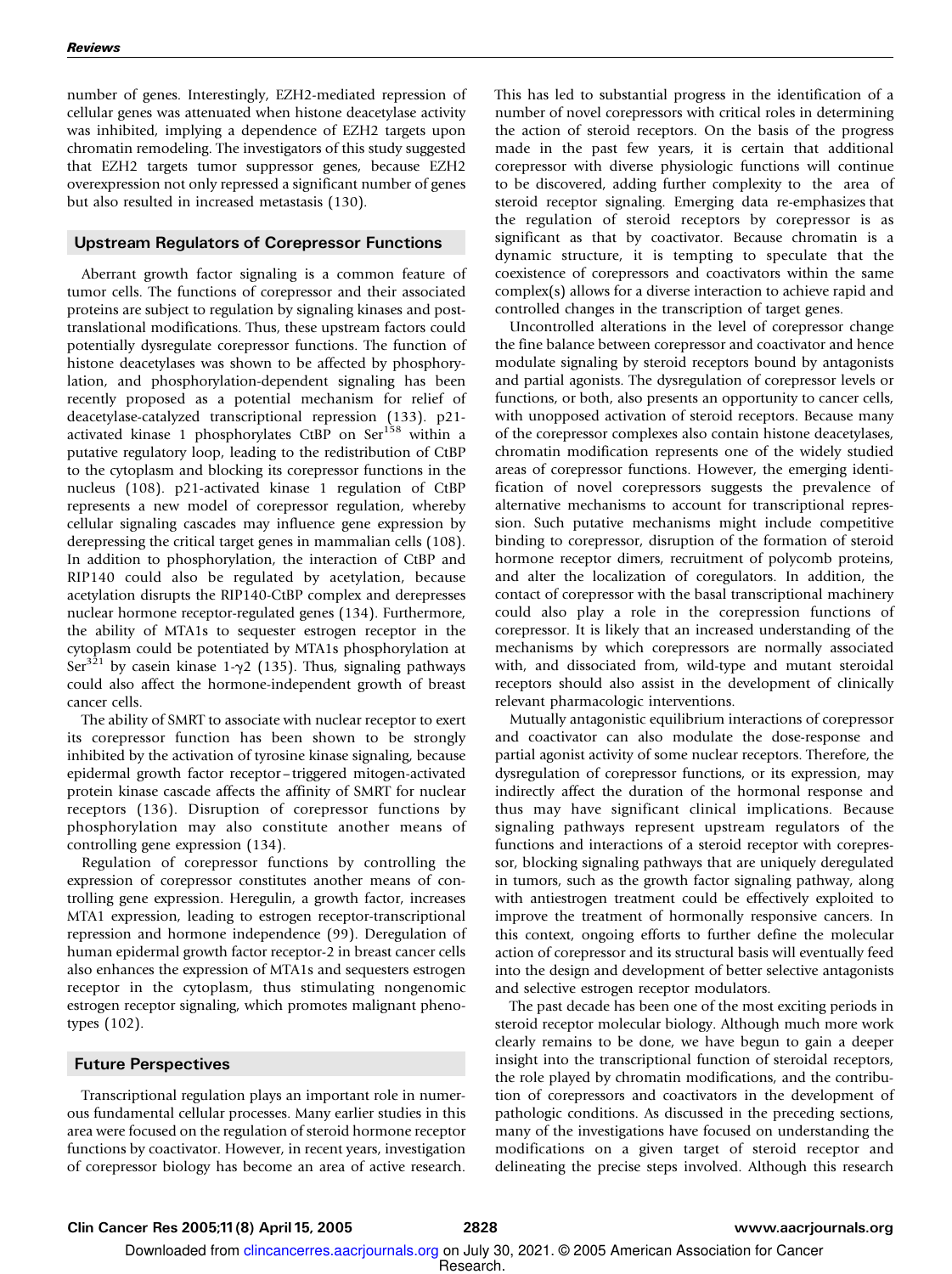has been tremendously rewarding and fruitful, it is now clear that a more complete understanding of key coregulators in physiologically relevant animal models and human tumor specimens should be combined with tissue culture models for further significant gains.

#### References

- 1. McDonnell DP, NorrisJD. Connections and regulation of the human estrogen receptor. Science 2002;296:  $1642 - 4.$
- 2. Torchia J, Glass C, Rosenfeld MG. Co-activators and co-repressors in the integration of transcriptional responses. Curr Opin Cell Biol 1998;10:373 ^ 83.
- 3. Marmorstein R, Roth SY. Histone acetyltransferases: function, structure, and catalysis. Curr Opin Genet Dev 2001;11:155 ^ 61.
- 4. Tsai MJ, O'Malley BW. Molecular mechanisms of action of steroid/thyroid receptor superfamily members. Annu Rev Biochem 1994;63:451 ^ 86.
- 5. Collingwood TN, Urnov FD, Wolffe AP. Nuclear receptors: coactivators, corepressors and chromatin remodeling in the control of transcription. J Mol Endocrinol 1999;23:255 - 75.
- 6. Hermanson O, Glass CK, Rosenfeld MG. Nuclear receptor coregulators: multiple modes of modification. Trends Endocrinol Metab 2002:13:55-60.
- 7. Glass CK, Rose DW, Rosenfeld MG. Nuclear receptor coactivators. Curr Opin Cell Biol 1997;9:222-32.
- 8. Belandia B, Parker MG. Nuclear receptors: a rendezvous for chromatin remodeling factors. Cell 2003;114:  $277 - 80.$
- 9. Li X, Kimbrel EA, Kenan DJ, McDonnell DP. Direct Interactions between corepressors and coactivators permit the integration of nuclear receptor-mediated repression and activation. Mol Endocrinol 2002;16:  $1482 - 91.$
- 10. Choi CY, Lee YM, Kim YH, et al. The homeodomain transcription factor nk-4 acts as either a transcriptional activator or repressor and interacts with the p300 coactivator and the groucho corepressor. J Biol Chem 1999;274:31543-52.
- 11. Asahara H, Dutta S, Kao HY, Evans RM, Montminy M. Pbx-Hox heterodimers recruit coactivatorcorepressor complexes in an isoform-specific manner. Mol Cell Biol 1999:19:8219-25.
- 12. Mishra SK, Mazumdar A, Vadlamudi RK, et al. MICoA, a novel metastasis-associated protein 1 (mta1) interacting protein coactivator, regulates estrogen receptor-a transactivation functions. J Biol Chem 2003;278:19209 ^ 19.
- 13.Vadlamudi R,Wang RW, MazumdarA, et al. PELP1, a novel human protein that acts as a bifunctional regulator of steroid receptors. J Biol Chem 2001;276:  $38272 - 9.$
- 14. Talukder AH, Gururaj A, Mishra SK, Vadlamudi RK, Kumar R. Metastasis-associated protein 1 interacts with NRIF3, an estrogen-inducible nuclear receptor coregulator. Mol Cell Biol 2004;24:6581 ^ 91.
- 15. Shi Y, Downes M, Xie W, et al. Sharp, an inducible cofactor that integrates nuclear receptor repression and activation. Genes Dev 2001;15:1140 ^ 51.
- 16. Yen PM. Molecular basis of resistance to thyroid hormone. Trends Endocrinol Metab 2003;14:327-33.
- 17. Hörlein AJ, Näär AM, Heinzel T, et al. Ligandindependent repression by the thyroid hormone receptor mediated by a nuclear receptor co-repressor. Nature 2002;377:397-404.
- 18. Sakurai A, Takeda K, Ain K, et al. Generalized resistance to thyroid hormone associated with a mutation in the ligand-binding domain of the human thyroid hormone receptor β. Proc Natl Acad Sci U S A 1989; 86:8977-81
- 19. Usala SJ,Tennyson GE, Bale AE, et al.A base mutation of the C-erbA  $\beta$  thyroid hormone receptor in a kindred with generalized thyroid hormone resistance. Molecular heterogeneity in two other kindreds. J Clin Invest 1990;85:93 ^ 100.

20. Clifton-Bligh RJ, de Zegher F,Wagner RL, et al. A novel tr $\beta$  mutation (r383h) in resistance to thyroid hormone syndrome predominantly impairs corepressor release and negative transcriptional regulation. Mol Endocrinol 1998;12:609-21.

limitations.

Acknowledgments

- 21.Yoh SM, Chatterjee VKK, Privalsky ML. Thyroid hormone resistance syndrome manifests as an aberrant interaction between mutant  $t_3$  receptors and transcriptional corepressors. Mol Endocrinol 1997;11:  $470 - 80.$
- 22. SaferJD, Cohen RN, Hollenberg AN,Wondisford FE. Defective release of corepressor by hinge mutants of the thyroid hormone receptor found in patients with resistance to thyroid hormone. J Biol Chem1998;273:  $30175 - 82$
- 23. Collingwood TN, Wagner R, Matthews CH, et al. A role for helix 3 of the  $TR\beta$  ligand-binding domain in coactivator recruitment identified by characterization of a third cluster of mutations in resistance to thyroid hormone. EMBO J 1998:17:4760-70.
- 24. Onigata K, et al. A novel point mutation (R243Q) in exon 7 of the c-erbAb thyroid hormone receptor gene in a family with resistance to thyroid hormone.Thyroid  $1995:5:355 - 8.$
- 25. Gurnell BM, Crowley VEF, Agostini M, et al. Dominant negative mutations in human  $PPAR<sub>Y</sub>$  associated with severe insulin resistance, diabetes mellitus and hypertension. Nature 1999;402:880-3.
- 26. Zhang ZJ, Lazar MA. Stoichiometric and steric principles governing repression by nuclear hormone receptors. Genes Dev 1997;11:835 ^ 46.
- 27. Gurnell M, Wentworth JM, Agostini M, et al. A dominant-negative peroxisome proliferatorsactivated receptor  $\delta$  (PPAR $\delta$ ) mutant is a constitutive repressor and inhibits PPAR<sub>0</sub>-mediated adipogenesis. J Biol Chem 2000;275:5754-9.
- 28. Masuda N, Yasumo H, Tamura T, et al. An orphan nuclear receptor lacking a zinc-finger DNA-binding domain: interaction with several nuclear receptors. Biochim Biophys Acta 1997;1350:27 ^ 32.
- 29. Johansson L, Thomsen JS, Damdimopoulos AE, Spyrou G, Gustafsson JA, Treuter E. The orphan nuclear receptor SHP inhibits agonist-dependent transcriptional activity of estrogen receptors  $ER\alpha$  and  $ER\beta$ . J Biol Chem 1999;274:345 - 53.
- 30. Sarraf SA, Stancheva I. Methyl-CpG binding protein MBD1 couples histone H3 methylation at lysine 9 by SETDB1 to DNA replication and chromatin assembly. Mol Cell 2004;5:595-605.
- 31. LuTT, Makishima M, Repa JJ, et al. Molecular basis for feedback regulation of bile acid synthesis by nuclear receptors. Mol Cell 2000;6:507 ^ 15.
- 32. LeeYK, Moore DD. Dual mechanisms for repression of the monomeric orphan receptor liver receptor homologous protein-1 by the orphan small heterodimer partner. J Biol Chem 2002;277:2463-7.
- 33. Brendel C, Schoonjans K, Botrugno OA, Treuter E, AuwerxJ.The small heterodimer partner interacts with the liver X receptor- $\alpha$  and represses its transcriptional activity. Mol Endocrinol 2002;16:2065-76.
- 34. LeeYK, Dell H, Dowhan DH, Hadzopoulou-Cladaras M, Moore DD. The orphan nuclear receptor SHP inhibits hepatocyte nuclear factor 4 and retinoid x receptor transactivation: two mechanisms for repression. Mol Cell Biol 2000;20:187-95.
- 35. Seol W, Choi HS, Moore DD. An orphan nuclear hormone receptor that lacks a DNA binding domain and heterodimerizes with other receptors. Science 1996:272:1336-9.
- 36. Seol W, Chung M, Moore DD. Novel receptor

interaction and repression domains in the orphan receptor SHP. Mol Cell Biol 1997;17:7126 ^ 31.

We thank the members of the Kumar laboratory for useful discussions.We apologize to several of our colleagues for not citing their primary references due to space

- 37. Nishigori H, Tomura H, Tonooka N, et al. Mutations in the small heterodimer partner gene are associated with mild obesity in Japanese subjects. Proc Natl Acad Sci U S A 2001:98:575-80.
- 38. BurrisTP, GuoW, McCabe ERB. The gene responsible for adrenal hypoplasia congenita, DAX1, encodes a nuclear hormone receptor that defines a new class within the superfamily. Recent Prog Horm Res 1996;  $51:241 - 60.$
- 39. Zazopoulos E, Lalli E, Stocco DM, Sassone-Corsi P. DNA binding and transcriptional repression by DAX-1 blocks steroidogenesis. Nature 1997;390:311-5.
- 40. Ito M, Yu R, Jameson JL. DAX-1 inhibits SF-1 mediated transactivation via a carboxy-terminal domain that is deleted in adrenal hypoplasia congenital. Mol Cell Biol 1997;17:1476 ^ 83.
- 41. Suzuki T, Kasahara M, Yoshioka H, Morohashi K, Umesono K. LXXLL-related motifs in Dax-1 have target specificity for the orphan nuclear receptors Ad4BP/SF-1 and LRH-1. Mol Cell Biol 2003;23:  $238 - 49.$
- 42. Clipsham R, McCabe ERB. DAX1 and its network partners: exploring complexity in development. Mol Genet Metab 2003:80:81-120.
- 43. White R, Leonardsson G, Rosewell I, Jacobs MA, Milligan S, Parker M. The nuclear receptor co-repressor Nrip1 (RIP140) is essential for female fertility. Nat Med 2000;6:1368 ^ 74.
- 44.Vo N, Fjeld C, Goodman RH. Acetylation of nuclear hormone receptor-interacting protein RIP140 regulates binding of the transcriptional corepressor CtBP. Mol Cell Biol 2001;21:6181-8.
- 45. Boutell JM,Thomas P, Neal JW, et al.Aberrant interactions of transcriptional repressor proteins with the Huntington's disease gene product, huntingtin. Hum Mol Genet 1999;8:1647-55.
- 46. Horlein AJ, Naar AM, Heinzel T, et al. Ligandindependent repression by the thyroid hormone receptor mediated by a nuclear receptor co-repressor. Nature 1995;377:397-404.
- 47. Steffan JS, Bodai L, Pallos J, et al. Histone deacetylase inhibitors arrest polyglutamine-dependent neurodegeneration in Drosophila. Nature 2001;413:  $739 - 43.$
- 48. Kegel KB, Meloni AR,YiY, et al. Huntingtin is present in the nucleus, interacts with the transcriptional corepressor C-terminal binding protein, and represses transcription. J Biol Chem 2002;277:7466-76.
- 49. Chinnadurai G. CtBP family proteins: more than transcriptional corepressors. Bioessays 2003;25:9-12.
- 50. Sewalt RG, Gunster MJ, van der Vlag J, et al. C-terminal binding protein is a transcriptional repressor that interacts with a specific class of vertebrate Polycomb proteins. Mol Cell Biol 1999;19:777-87.
- 51. Schaeper U, Subramanian T, Lim L, et al. Interaction between a cellular protein that binds to the Cterminal region of adenovirus E1A (CtBP) and a novel cellular protein is disrupted by E1A through a conserved PLDLS motif. J Biol Chem 1998;273:  $8549 - 52.$
- 52. Yu X, Baer R. Nuclear localization and cell cyclespecific expression of CtIP, a protein that associates with the BRCA1 tumor suppressor. J Biol Chem  $2000:275:18541 - 9.$
- 53. Meloni AR, Smith EJ, Nevins JR. A mechanism for Rb/p130-mediated transcription repression involving recruitment of the CtBP corepressor. Proc Natl Acad Sci U S A 1999:96:9574-9.

#### www.aacrjournals.org 2829 Clin Cancer Res 2005;11(8) April 15, 2005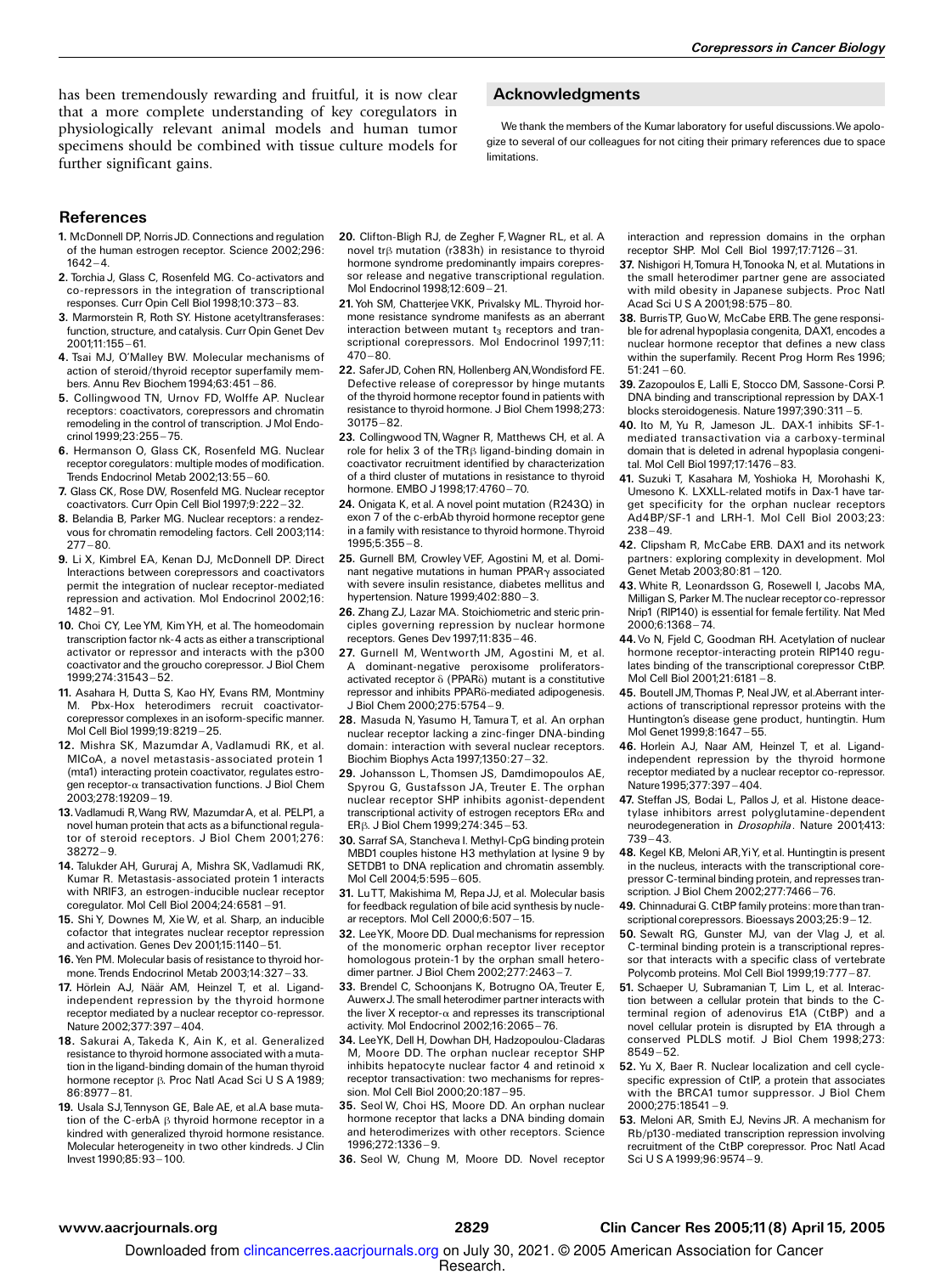- 54. Chinnadurai G. CtBP, an unconventional transcriptional corepressor in development and oncogenesis. Mol Cell 2002:9:213-24.
- 55. SubramanianT, Chinnadurai G. Association of class I histone deacetylases with transcriptional corepressor CtBP. FEBS Lett 2003:540:255-8.
- 56. Bassi MT, Ramesar RS, Caciotti B, et al. X-linked late-onset sensorineural deafness caused by a deletion involving OA1 and a novel gene containing WD-40 repeats. Am J Hum Genet 1999;64:1604-16.
- 57. Guenther MG, Lane WS, Fischle W, Verdin E, Lazar MA, Shiekhattar R. A core SMRTcorepressor complex containing HDAC3 and TBL1, a WD40-repeat protein linked to deafness. Genes Dev 2000;14:1048-57.
- 58. Yoon HG, Chan DW, Huang ZQ, et al. Purification and functional characterization of the human N-CoR complex: the roles of HDAC3,TBL1and TBLR1. EMBO J 2003;22:1336 ^ 46.
- 59. Perissi V, Aggarwal A, Glass CK, Rose DW, Rosenfeld MG. A corepressor/coactivator exchange complex required for transcriptional activation by nuclear receptors and other regulated transcription factors. Cell 2004;116:511 ^ 26.
- 60. Lin RJ, Egan DA, Evans RM. Molecular genetics of acute promyelocytic leukemia. Trends Genet 1999;15:  $179 - 84.$
- 61. Tomita A, Buchholz DR, Obata K, Shi YB. Fusion protein of retinoic acid receptor with promyelocytic leukemia protein or promyelocytic leukemia zinc finger protein recruits N-CoR-TBLR1 corepressor complex to repress transcription in vivo. J Biol Chem 2003;278: 30788-95.
- 62. Grignani F, De Matteis S, Nervi C, et al. Fusion proteins of the retinoic acid receptor- $\alpha$  recruit histone deacetylase in promyelocytic leukaemia. Nature 1998:391:815 - 8.
- 63. Guidez F, Ivins S, Zhu J, Söderström M, Waxman S, Zelent A. Reduced retinoic acid-sensitivities of nuclear receptor corepressor binding to PML- and PLZF-RARa underlie molecular pathogenesis and treatment of acute promyelocytic leukemia. Blood 1998;91:  $2634 - 42.$
- 64. He LZ, Guidez F,Tribioli C, et al. Distinct interactions of PML-RAR $\alpha$  and PLZF-RAR $\alpha$  with co-repressors determine differential responses to RA in APL. Nat Genet 1998;18:126-35.
- 65. Lin RJ, Nagy L, Inoue S, ShaoW, MillerWH, Evans RM. Role of the histone deacetylase complex in acute promyelocytic leukaemia. Nature 1998;391:811-4.
- 66. Melnick A, Licht JD. Deconstructing a disease:  $\mathsf{P} \mathsf{A} \mathsf{R} \alpha$ , its fusion partners, and their roles in the pathogenesis of acute promyelocytic leukemia. Blood 1999;  $93:3167 - 215.$
- 67.Warrell RPJr, He LZ, RichonV, Calleja E, Pandolfi PP. Therapeutic targeting of transcription in acute promyelocytic leukemia by use of an inhibitor of histone deacetylase. J Natl Cancer Inst 1998:90:1621-5.
- 68. Hiebert SW, Downing JR, Lenny N, Meyers S. Transcriptional regulation by the t(8;21) fusion protein, AML-1/ETO. Curr Top Microbiol Immunol 1996;211:  $253 - 8.$
- 69. GelmettiV, ZhangJ, Fanelli M, Minucci S, Pelicci PG, Lazar MA. Aberrant recruitment of the nuclear receptor corepressor-histone deacetylase complex by the acute myeloid leukemia fusion partner ETO. Mol Cell Biol 1998;18:7185-91.
- 70. Lutterbach B,Westendorf JJ, Linggi B, et al. ETO, a target of t(8;21) in acute leukemia, interacts with the N-CoR and mSin3 corepressors. Mol Cell Biol 1998; 18:7176 - 84.
- 71.Wang J, SaunthararajahY, Redner RL, Liu JM. Inhibitors of histone deacetylase relieve ETO-mediated repression and induce differentiation of AML1-ETO leukemia cells. Cancer Res 1999;59:2766-9.
- 72. Minucci S, Maccarana M, Cioce M, et al. Oligomerization of RAR and AML1 transcription factors as a novel mechanism of oncogenic activation. Mol Cell  $2000:5:811 - 20.$
- 73. Zhang J, Hug BA, Huang EY, et al. Oligomerization of ETO is obligatory for corepressor interaction. Mol Cell Biol 2001;21:156-63.
- 74. Chakrabarti SR, Nucifora G. The leukemia-associated gene TEL encodes a transcription repressor which associates with SMRTand mSin3A. Biochem Biophys Res Commun 1999;264:871-7.
- 75. Wang L, Hiebert SW. TEL contacts multiple corepressors and specifically associates with histone deacetylase-3. Oncogene 2001;20:3716 ^ 25.
- 76. Prive GG, Melnick A, Ahmad KF, Licht JD. The BTB domain zinc finger proteins. In: Shiro I, Kuldell N, editors. Zinc finger proteins: from atomic contact to cellular function. Georgetown: Landes Biosciences; 2004.
- 77. Ahmad KF, Melnick A, Lax S, et al. Mechanism of SMRT corepressor recruitment by the BCL6 BTB domain. Mol Cell 2003;12:1551 ^ 64.
- 78. Melnick A, Carlile G, Ahmad KF, et al. Critical residues within the BTB domain of PLZF and Bcl-6 modulate interaction with corepressors. Mol Cell Biol  $2002:22:1804 - 18.$
- 79. Ye BH. The role of BCL6 in normal lymphoid system and non-Hodgkin's lymphomas. In: Ravid K, Licht JD, editors. Transcription factors: normal and malignant development of blood cells, Vol. 1. New York: John Wiley & Sons; 2001. p. 271-89.
- 80. Shaffer AL,Yu X, He Y, Boldrick J, Chan EP, Staudt LM. BCL-6 represses genes that function in lymphocyte differentiation, inflammation, and cell cycle control. Immunity 2000;13:199 ^ 212.
- 81. Huifeng N. The proto-oncogene BCL-6 in normal and malignant B cell development. Hematol Oncol  $2002:20:155 - 66.$
- 82. Ali S, Coombes RC. Endocrine-responsive breast cancer and strategies for combating resistance. Nat Rev Cancer 2002:2:101-12.
- 83. Shang Y, Brown M. Molecular determinants for the tissue specificity of SERMS. Science 2002;295:  $2465 - 8$
- 84. Jordan VC. Selective estrogen receptor modulation: concept and consequences in cancer. Cancer Cell 2004;5:207 ^ 13.
- 85. Yamamoto Y, Wada O, Suzawa M, et al. The tamoxifen-responsive estrogen receptor  $\alpha$  mutant D351Y shows reduced tamoxifen-dependent interaction with corepressor complexes. J Biol Chem 2001; 276:42684 ^ 91.
- 86. Lavinsky RM, Jepsen K, Heinzel T, et al. Diverse signaling pathways modulate nuclear receptor recruitment of N-CoR and SMRTcomplexes. Proc Natl Acad Sci U S A 1998:95:2920-5.
- 87. Klinge CM, Jernigan SC, Risinger KE. The agonist activity of tamoxifen is inhibited by the short heterodimer partner orphan nuclear receptor in human endometrial cancer cells. Endocrinology 2002;  $143:853 - 67.$
- 88. Chan CMW, Lykkesfeldt AE, Parker MG, Dowsett M. Expression of nuclear receptor interacting proteins TIF-1, SUG-1, receptor interacting protein 140, and corepressor SMRTin tamoxifen-resistant breast cancer. Clin Cancer Res 1999;5:3460-7.
- 89. Leonhardt SA, BoonyaratanakornkitV, Edwards DP. Progesterone receptor transcription and nontranscription signaling mechanisms. Steroids 2003;  $68:761 - 70.$
- 90. Liu Z. Auboeuf D, Wong J, et al. Coactivator/corepressor ratios modulate PR-mediated transcription by the selective receptor modulator RU486. Proc Natl Acad Sci U S A 2002;99:7940-4.
- 91. Montano MM, Ekena K, Delage-Mourroux R, Chang W, Martini P, Katzenellenbogen BS. An estrogen receptor-selective coregulator that potentiates the effectiveness of antiestrogens and represses the activity of estrogens. Proc Natl Acad Sci U S A 1999;  $96:6947 - 52.$
- 92. Simon SLR, Parkes A, Leygue E, et al. Expression of a repressor of estrogen receptor activity in human breast tumors: relationship to some known prognostic markers. Cancer Res 2000:60:2796-9.
- 93. Martin AM, Weber BL. Genetic and hormonal risk factors in breast cancer. J Natl Cancer Inst 2000;92:  $1126 - 35$
- 94. Zheng L, Annab LA, Afshari CA, LeeWH, BoyerTG. BRCA1 mediates ligand-independent transcriptional

repression of the estrogen receptor. Proc Natl Acad Sci U S A 2001;98:9587-92.

- 95. Nicolson GL, Nawa A, Toh Y, Taniguchi S, Nishimori K, Moustafa A. Tumor metastasis-associated human MTA1 gene and its MTA1 protein product: role in epithelial cancer cell invasion, proliferation and nuclear regulation. Clin Exp Metastasis 2003:20:19-24.
- 96. Kumar R,Wang RA, Bagheri-Yarmand R. Emerging roles of MTA family members in human cancers. Semin Oncol 2003;30:30-7.
- 97. Toh Y, Pencil SD, Nicolson GL. A novel candidate metastasis-associated gene, mta1, differentially expressed in highly metastatic mammary adenocarcinoma cell lines. cDNA cloning, expression, and protein analyses. J Biol Chem 1994;269:22958-63.
- 98. Hofer MD, Menke A, Genze F, et al. Expression of MTA1 promotes motility and invasiveness of PANC-1 pancreatic carcinoma cells. Br J Cancer 2004;90:  $455 - 62$
- 99. Mazumdar A, Wang RA, Mishra SK, et al. Transcriptional repression of oestrogen receptor by metastasisassociated protein 1 corepressor. Nat Cell Biol 2001;  $3:30 - 7.$
- 100. Mahoney MG, Simpson A, Jost M, et al. Metastasis-associated protein (MTA)1 enhances migration, invasion, and anchorage-independent survival of immortalized human keratinocytes. Oncogene 2002;  $21:2161 - 70.$
- 101. Bagheri-Yarmand R, Talukder AH, Wang RA, Vadlamudi RK, Kumar R. Metastasis associated protein 1deregulation causes inappropriate mammary gland development and tumorigenesis. Development 2004; 131:3469-79.
- 102. Kumar R, Wang RA, Mazumdar A, et al. A naturally occurringMTA1variant sequestersoestrogen receptor- $\alpha$  in the cytoplasm. Nature 2002;418:654 - 7.
- 103. Fujita N, Jaye DL, Kajita M, Geigerman C, Moreno CS,Wade PA. MTA3, a Mi-2/NuRD complex subunit, regulates an invasive growth pathway in breast cancer. Cell 2003;113:207 ^ 19.
- 104. Kumar R. Another tie that binds the MTA family to breast cancer. Cell 2003;113:142-3.
- 105. Mishra SK,TalukderAH, Gururaj AE, et al. Upstream determinants of estrogen receptor-a regulation of metastatic tumor antigen 3 pathway. J Biol Chem 2004;279:32709 ^ 15.
- 106. Huang G, Song Y, He G. mRNA expression and mutation of MTA1and nm23H1genes in ovarian carcinoma in relation to lymph node metastasis. Zhonghua Zhong Liu Za Zhi 2001;23:31-4.
- 107. Kumar R, Wang RA, Barnes CJ. Coregulators and chromatin remodeling in transcriptional control. Mol Carcinog  $2004;41:221 - 30$ .
- 108. Barnes CJ, Vadlamudi RK, Mishra SK, Jacobson RH, Li F, Kumar R. Functional inactivation of a transcriptional corepressor by a signaling kinase. Nat Struct Biol 2003;10:622-8.
- 109. Kumar R, Vadlamudi RK. Emerging functions of p21-activated kinases in human cancer cells. J Cell Physiol 2002;193:133-44.
- 110. Bokoch GM. Biology of the p21-activated kinases. Annu Rev Biochem 2003;72:743-82.
- 111. Oesterreich S. Scaffold attachment factors SAFB1 and SAFB2: Innocent bystanders or critical players in breast tumorigenesis. J Cell Biochem 2003;90:  $653 - 61.$
- 112. Townson SM, Sullivan T, Zhang Q, et al. HET/SAF-B Overexpression causes growth arrest and multinuclearity and is associated with aneuploidy in human breast cancer. Clin Cancer Res 2000;6:3788-96.
- 113. Oesterreich S, Deng W, Jiang S, et al. Estrogenmediated down-regulation of E-cadherin in breast cancer cells. Cancer Res 2003;62:5203-8.
- 114. Kovacic A, Speed CJ, Simpson ER, Clyne CD. Inhibition of aromatase transcription via promoter II by short heterodimer partner in human preadipocytes. Mol Endocrinol 2004:18:252-9.
- 115. Zhang H, Thomsen JS, Johansson L, Gustafsson JA.Treuter E. DAX-1functions as an LXXLL-containing corepressor for activated estrogen receptors. J Biol Chem 2000:275:39855-9.

#### Clin Cancer Res 2005;11(8) April 15, 2005 2830 www.aacrjournals.org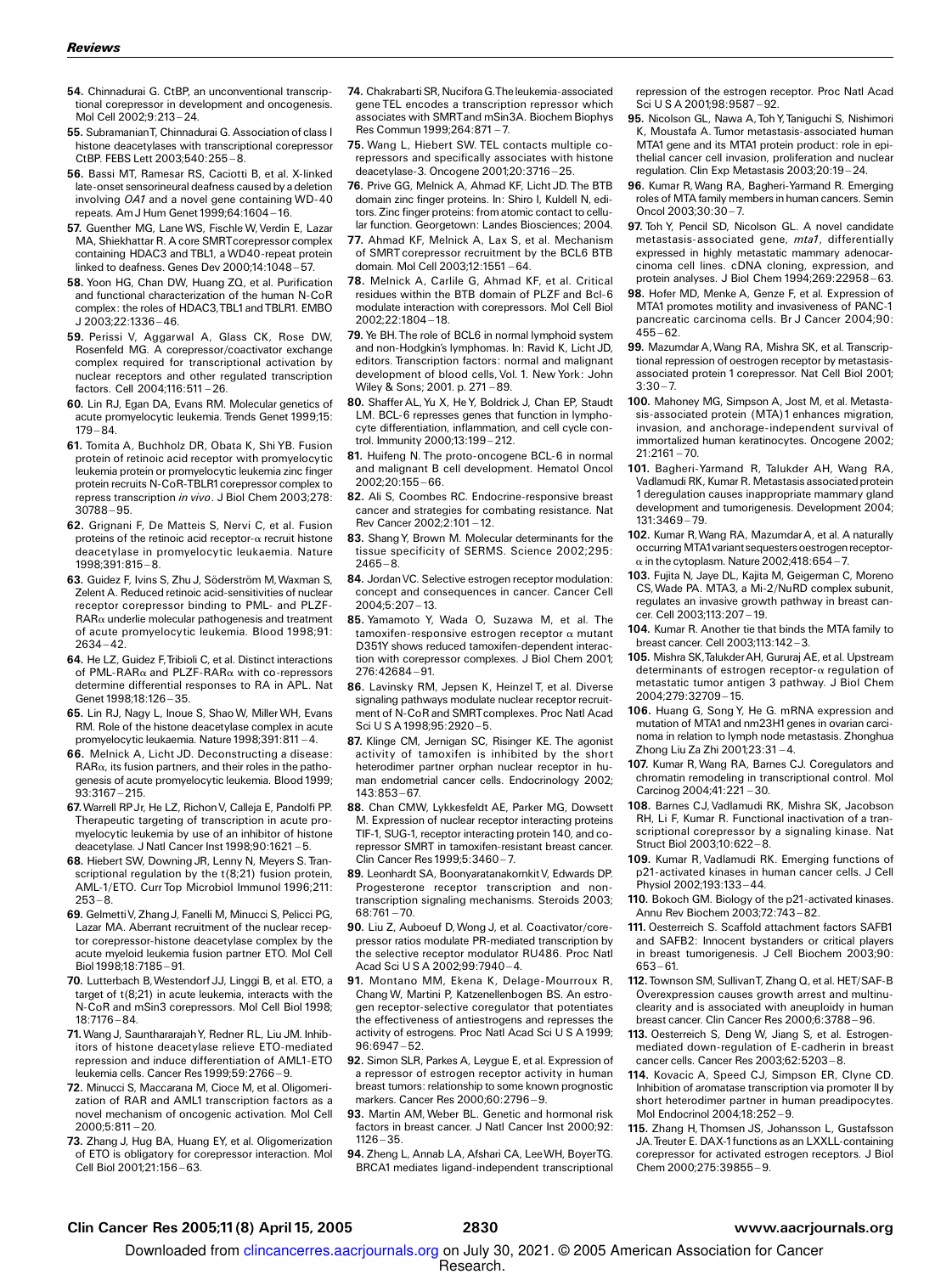- 116. Lalli E, Sassone-Corsi P. DAX-1, an unusual orphan receptor at the crossroads of steroidogenic function and sexual differentiation. Mol Endocrinol 2003;17:  $1445 - 53$
- 117. Agoulnik IU, Krause WC, Bingman WE, et al. Repressors of androgen and progesterone receptor action. J Biol Chem 2003;278:31136 ^ 48.
- 118. Conde I, Alfaro JM, Fraile B, Ruíz A, Paniagua R, Arenas MI. DAX-1expression in human breast cancer: comparison with estrogen receptors  $ER-\alpha$ ,  $ER-\beta$  and androgen receptor status. Breast Cancer Res 2004;  $6 \cdot R140 - 8$
- 119. MoonWS, Chang K,Tarnawski AS. Overexpression of metastatic tumor antigen 1 in hepatocellular carcinoma: relationship to vascular invasion and estrogen receptor- $\alpha$ . Hum Pathol 2004;35:424-9.
- 120. Hofer MD, Kuefer R, Varambally S, et al. The role of metastasis-associated protein 1 in prostate cancer progression. Cancer Res 2004:64:825-9.
- 121. Poser I, Golob M, Weidner M, Buettner R, Bosserhoff AK. Down-regulation of COOH-terminal binding protein expression in malignant melanomas leads to induction of MIA expression. Cancer Res  $2002;62:5962 - 6.$
- 122. Bosserhoff AK, Buettner R. Expression, function and clinical relevance of MIA (melanoma inhibitory activity). Histol Histopathol 2002;17:289-300.
- 123. Reincke M, Beuschlein F, Lalli E, et al. DAX-1 expression in human adrenocortical neoplasms: impli-

cations for steroidogenesis. J Clin Endocrinol Metab 1998;83:2597-600.

- 124. Shibata H, Ikeda Y, Mukai T, et al. Expression profiles of COUP-TF, DAX-1, and SF-1 in the human adrenal gland and adrenocortical tumors: possible implications in steroidogenesis. Mol Genet Metab 2001;74:206 ^ 16.
- 125. Ikuyama S, MuYM, Ohe K, et al. Expression of an orphan nuclear receptor DAX-1in human pituitary adenomas. Clin Endocrinol 1998;48:647 ^ 54.
- 126. Aylwin SJB, Welch JP, Davey CL, et al. The relationship between steroidogenic factor 1 and DAX-1 expression and in vitro gonadotropin secretion in human pituitary adenomas. J Clin Endocrinol Metab 2001:86:2476-83.
- 127. Holter E, Kotaja N, Mäkela S, et al. Inhibition of androgen receptor (AR) function by the reproductive orphan nuclear receptor DAX-1. Mol Endocrinol 2002;  $16:515 - 28.$
- 128. Agoulnik IU, Krause WC, Bingman WE III, et al. Repressors of androgen and progesterone receptor action. J Biol Chem 2003;278:31136 ^ 48.
- 129. Knudsen KE, Cavenee WK, Arden KC. D-Type cyclins complex with the androgen receptor and inhibit its transcriptional transactivation ability. Cancer Res 1999;59:2297-301.
- 130. Reutens AT, Fu M, Wang C, et al. Cyclin D1 binds the androgen receptor and regulates hormone-

dependent signaling in a p300/CBP-associated factor (P/CAF)-dependent manner. Mol Endocrinol 2001;5:  $797 - 811.$ 

- 131. Petre CE,Wetherill YB, Danielsen M, Knudsen KE. Cyclin D1: mechanism and consequence of androgen receptor co-repressor activity. J Biol Chem 2002;  $277:2207 - 15.$
- 132. Petre-Draviam CE, Cook SL, Burd CJ, Marshall TW,WetherillYB, Knudsen KE. Specificity of cyclin D1 for androgen receptor regulation. Cancer Res 2003; 63:4903-13.
- 133. Galasinski SC, Resing KA, Goodrich JA, Ahn NG. Phosphatase inhibition leads to histone deacetylases 1 and 2 phosphorylation and disruption of corepressor interactions. J Biol Chem 2002;277:19618 ^ 26.
- 134. Vo N, Field C, Goodman RH, Acetylation of nuclear hormone receptor-interacting protein RIP140 regulates binding of the transcriptional corepressor CtBP. Mol Cell Biol  $2001;21:6181 - 8$ .
- 135. Mishra SK, Yang Z, Mazumdar A, Talukder AH, Larose L, Kumar R. Metastatic tumor antigen 1 short form (MTA1s) associates with casein kinase I-y2, an estrogen-responsive kinase. Oncogene 2004;23:4422-9.
- 136. Hong SH, Privalsky ML. The SMRT corepressor is regulated by a MEK-1 kinase pathway: inhibition of corepressor function is associated with SMRT phosphorylation and nuclear export. Mol Cell Biol 2000;20:6612 ^ 25.